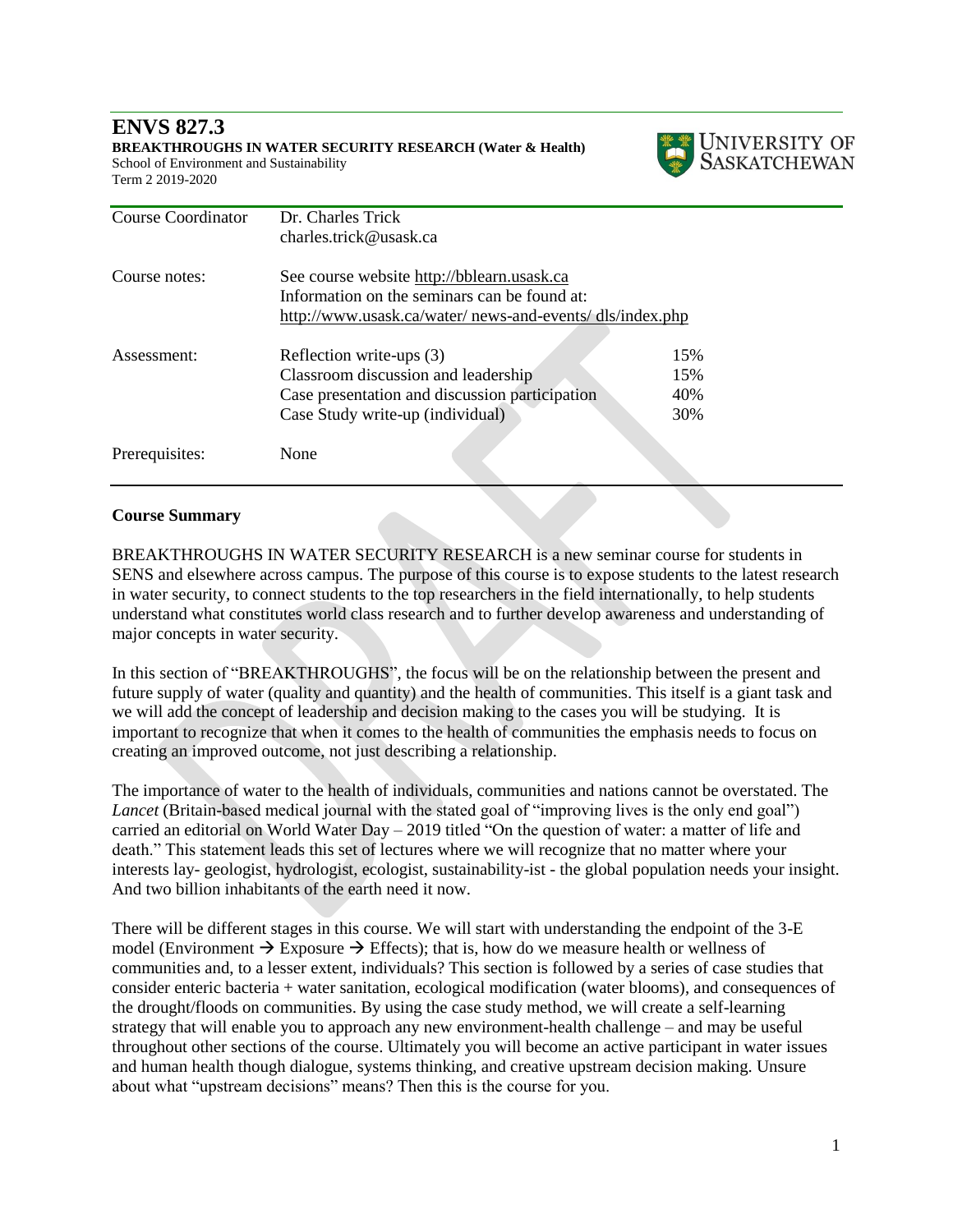## **Learning Outcomes**

On completion of the course, students are expected to be able to:

- 1. Demonstrate an improved level of knowledge and understanding of the importance of water as a regulator of human health.
- 2. Apply an improved ability in creating a manageable understanding of the dynamics of problemsolving through a systems-learning approach.
- 3. Create a focused pattern of reading, assimilating, and evaluating current research literature ("Read like a Professor!).
- 4. Produce a critical evaluation of how recent community-health approaches are linked to water research
- 5. Evaluate the central role of water quality, quantity, aesthetics, and spiritual value for health and the effect of a safe water supply on population health and community wellbeing
- 6. Explain why and how different types of waterborne diseases occur, how to treat them, and discuss social justice and policy issues concerning preventing such diseases through provision of safe clean water for drinking, recreation, cultural and sanitation purposes.
- 7. Apply the concept of scale (individual, community, national) to the decisions that will lead to better water-health relationships of individuals.

#### **Keys to a Flipped-Class Preparation**

There will be a considerable amount of work prior to the lecture. My expectations are that you have done the readings, you will be prepared to come to the board or to express to the class influence diagram or appropriate evidence of systems thinking, *you will be prepared with 5 questions that will be used to direct the discussion; and you will prepare 3-5 ways to realize change (I will ask for them during the class – or better yet, you will learn to offer them to the class).* 

*"The fact of knowing how to read is nothing, the whole point is knowing what to read."* 

*-* Jacques Ellul

Readings are to be done prior to class. You will be expected to be able to share with the class the importance of the reading and ta summary of the findings as it pertains to the case study or the topic at hand.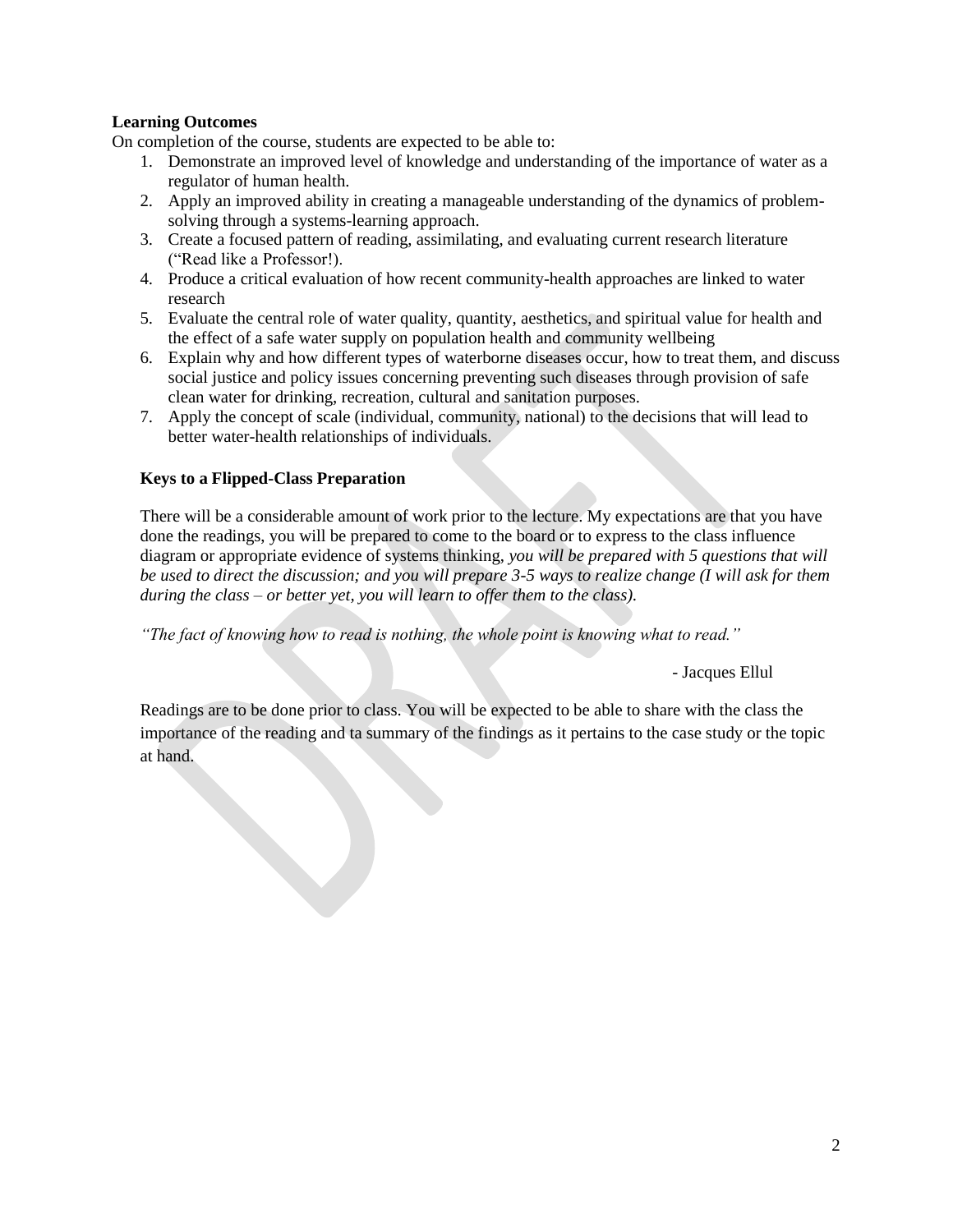## **Detailed course subject description**

Course outline:

| Course outline:                                                                               |                                                                                   |                                                                                         |
|-----------------------------------------------------------------------------------------------|-----------------------------------------------------------------------------------|-----------------------------------------------------------------------------------------|
| Date                                                                                          | Topic/Activities                                                                  | <b>Case and Required Readings</b>                                                       |
| March 23, 2020                                                                                |                                                                                   |                                                                                         |
| Prior to the Day:                                                                             |                                                                                   |                                                                                         |
|                                                                                               |                                                                                   | WE WILL USE THE FOLLOWING ARTICLE ROUTINELY IN THIS SECTION. CONSIDER                   |
| PRINTING UP A COPY.                                                                           |                                                                                   |                                                                                         |
|                                                                                               |                                                                                   | The Rockefeller Foundation–Lancet Commission on planetary health. Safeguarding human    |
|                                                                                               | health in the Anthropocene epoch: Sarah Whitmee, et al. Lancet. 2015.             |                                                                                         |
|                                                                                               | http://dx.doi.org/10.1016/S0140-6736(15)60901-1                                   |                                                                                         |
|                                                                                               |                                                                                   |                                                                                         |
|                                                                                               | READ: the assigned case (Case $#1$ – contaminated carrots)                        |                                                                                         |
|                                                                                               |                                                                                   | READ: Parrish RG. Measuring population health outcomes. Prev Chronic Dis 2010;7(4):A71. |
|                                                                                               | http://www.cdc.gov/pcd/issues/2010/jul/10_0005.htm                                |                                                                                         |
|                                                                                               |                                                                                   |                                                                                         |
| Morning                                                                                       | Introduction to Water and Health                                                  |                                                                                         |
|                                                                                               | <b>Description of Assignments</b>                                                 |                                                                                         |
|                                                                                               | Approval of Syllabus                                                              |                                                                                         |
|                                                                                               | Lecture: What does it mean to be healthy or well? How to scale up to              |                                                                                         |
|                                                                                               | communities?                                                                      |                                                                                         |
| Afternoon                                                                                     | Explanation of Case Study #1.                                                     |                                                                                         |
|                                                                                               | Constructive exercises to "brainstorm" events and team-building                   |                                                                                         |
|                                                                                               | Outline the concept of cases and how to read them.                                |                                                                                         |
|                                                                                               | Detail enteric bacteria details.                                                  |                                                                                         |
| March 24, 2020                                                                                |                                                                                   |                                                                                         |
| Prior to the Day:                                                                             |                                                                                   |                                                                                         |
|                                                                                               | READ: Tools for Systems Thinkers: The 6 Fundamental Concepts of Systems Thinking. |                                                                                         |
| https://medium.com/disruptive-design/tools-for-systems-thinkers-the-6-fundamental-concepts-   |                                                                                   |                                                                                         |
| of-systems-thinking-379cdac3dc6a                                                              |                                                                                   |                                                                                         |
|                                                                                               |                                                                                   |                                                                                         |
| READ: Case Study #2 - Cholera outbreaks                                                       |                                                                                   |                                                                                         |
|                                                                                               |                                                                                   |                                                                                         |
| READ: Global cholera epidemiology: opportunities to reduce the burden of Cholera by 2030;     |                                                                                   |                                                                                         |
| D. Legros. The Journal of Infectious Diseases, jiy486, https://doi.org/10.1093/infdis/jiy486. |                                                                                   |                                                                                         |
|                                                                                               |                                                                                   |                                                                                         |
| Morning                                                                                       | Review Influence Diagram for Case Study #1                                        |                                                                                         |
|                                                                                               | Review Influence Diagram for Case Study #2                                        |                                                                                         |

| Review Influence Diagram for Case Study #2    |
|-----------------------------------------------|
| Explanation of Assignment 1                   |
| Go over the use of datasets (GapMinder, etc.) |
| Review Influence Diagram for Case Study #2    |
| Review sanitation plans.                      |
|                                               |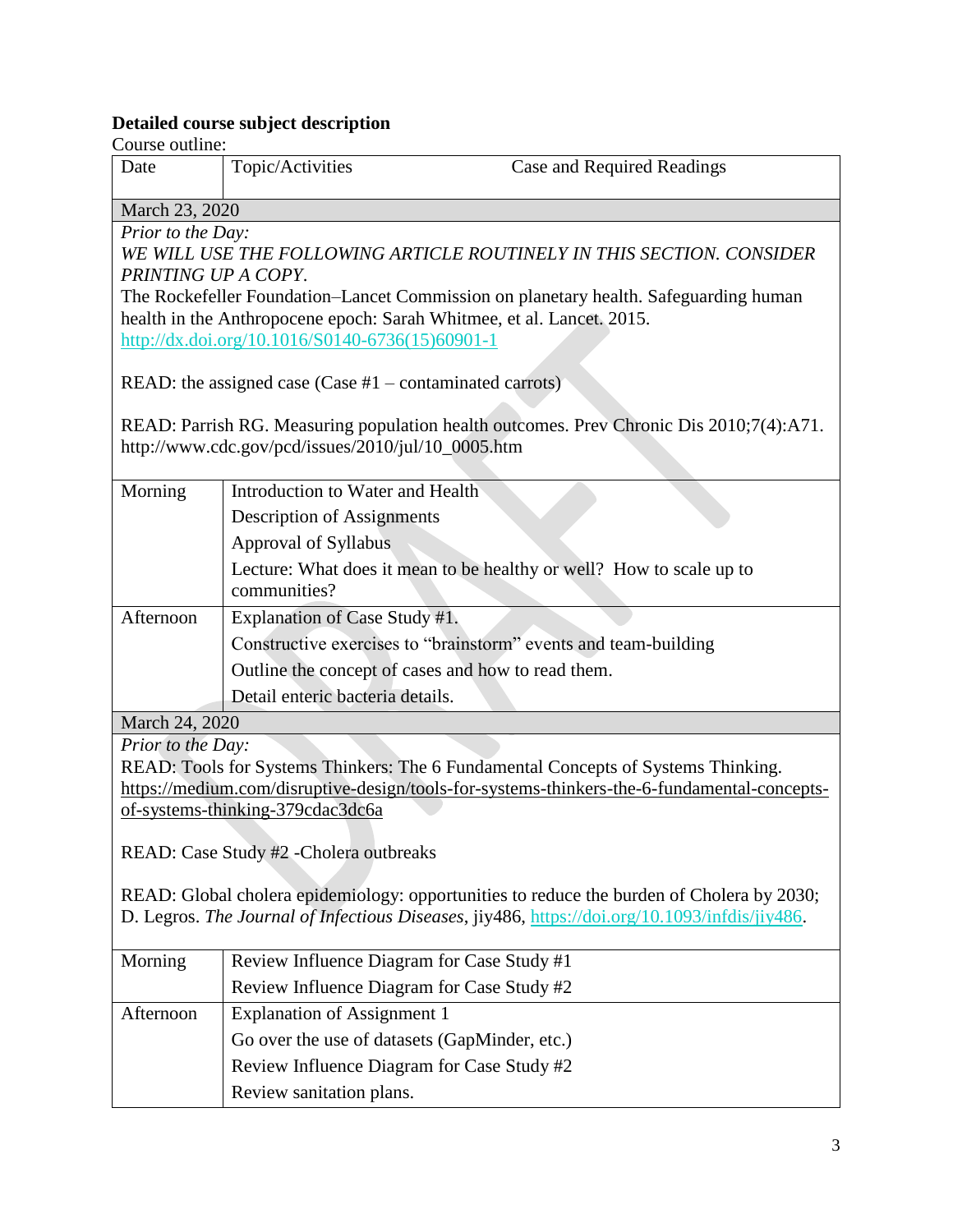March 25, 2020

*Prior to the Day:*

READ: Case Study #3. Dengue fever and the movement of mosquitoes.

READ: Schmidt WP, Suzuki M, Thiem VD, et al. Population density, water supply, and the risk of dengue fever in Vietnam: cohort study and spatial analysis. PLoS Med. 2011;8(8):e1001082. doi:10.1371/journal.pmed.1001082

| Morning           | Review Case Study #3 – Dengue fever and mosquito-borne diseases                        |  |  |
|-------------------|----------------------------------------------------------------------------------------|--|--|
| Afternoon         | Creative decision-making: VW design.                                                   |  |  |
|                   | Mathematical Vision: "Are they killing us with lipstick?"                              |  |  |
|                   | Testing the 3-E model.                                                                 |  |  |
|                   | Group work time for Assignment 2.                                                      |  |  |
|                   | Develop Groups and group topics                                                        |  |  |
| March 26, 2020    |                                                                                        |  |  |
| Prior to the Day: |                                                                                        |  |  |
|                   | READ: Wayne W. Carmichael (2001) Health Effects of Toxin-Producing Cyanobacteria: "The |  |  |
|                   | CyanoHABs", Human and Ecological Risk Assessment: An International Journal, 7:5, 1393- |  |  |
|                   | 1407, DOI: 10.1080/20018091095087                                                      |  |  |
| Morning           | Lecture: Water, Health and Algal blooms - Global problems.                             |  |  |
|                   |                                                                                        |  |  |
| Afternoon         | Create RUBRIC for presentations                                                        |  |  |
|                   | Importance of narrative and story-telling.                                             |  |  |
|                   | Rules for graphs, graphics, tables, etc.                                               |  |  |
|                   | Review                                                                                 |  |  |

March 27, 2020

*Prior to the Day:*

READ: Case Study #5. *Cryptosporidium*

READ: Bhalchandra S, Cardenas D, Ward HD. Recent Breakthroughs and Ongoing Limitations in Cryptosporidium Research. F1000Res. 2018;7:F1000 Faculty Rev-1380. Published 2018 Sep 3. doi:10.12688/f1000research.15333.1

| Morning                  | Lecture: Water, Health and Cryptosporidium outbreaks.                                   |
|--------------------------|-----------------------------------------------------------------------------------------|
|                          |                                                                                         |
| Afternoon                | Structured group work time for Final Case Presentation (feedback on influence           |
|                          | diagram)                                                                                |
|                          |                                                                                         |
| March 30, 2020           |                                                                                         |
| <i>Prior to the Day:</i> |                                                                                         |
|                          | READ: Case Study #6 – "Meeting the last fisher on Earth" – Global aquatic resources and |

community research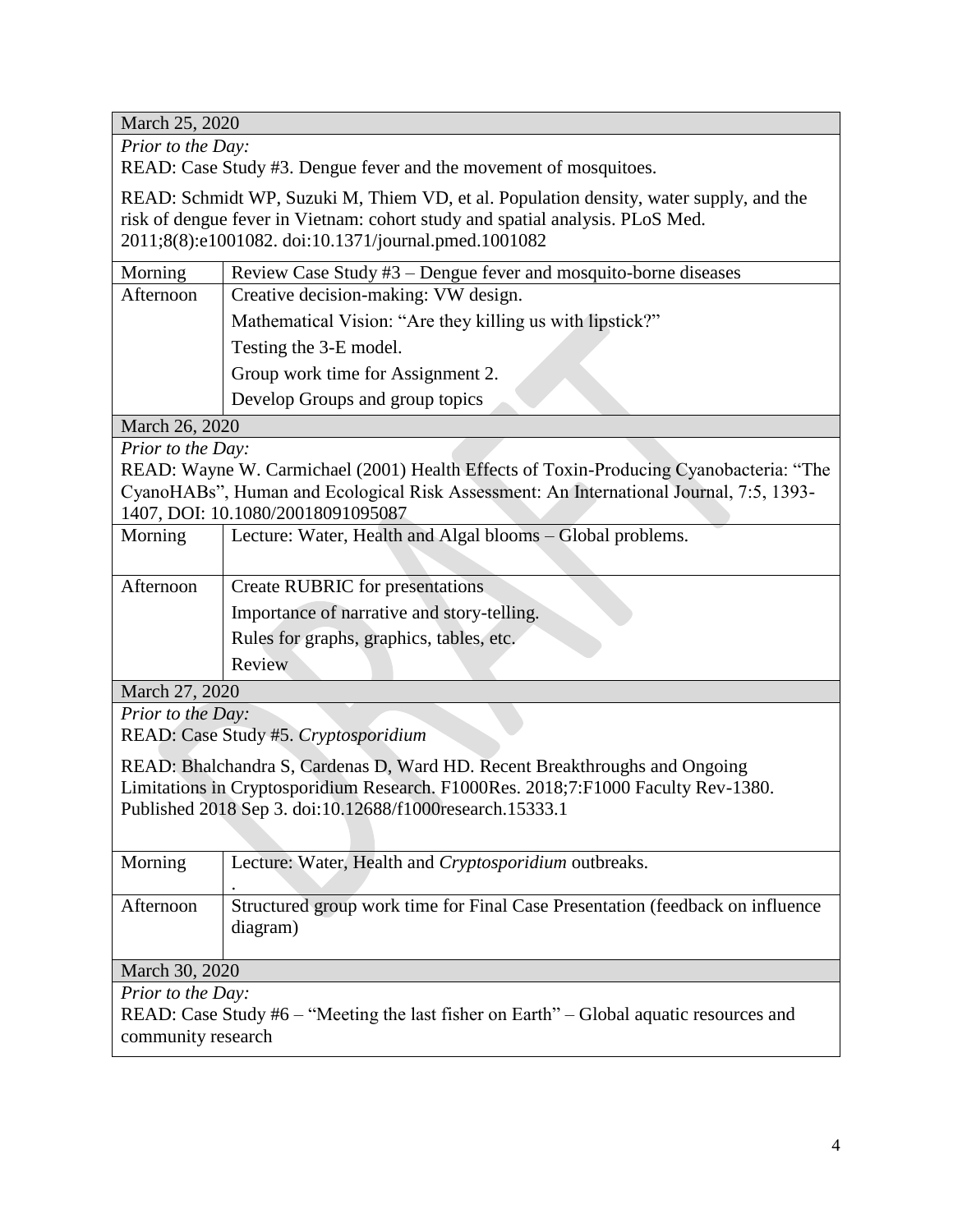| READ: Mark, G. T., & Lyons, A. C. (2010). Maori healers' views on wellbeing: The                |  |
|-------------------------------------------------------------------------------------------------|--|
| importance of mind, body, spirit, family and lands. Social Science & Medicine, $70(11)$ , 1756- |  |
| 1764.                                                                                           |  |

| Lecture: Water, Ecosystem services, and community research.                      |  |  |
|----------------------------------------------------------------------------------|--|--|
| Designing a Community Participatory Research Program.                            |  |  |
| March 31, 2020                                                                   |  |  |
| Prior to class:                                                                  |  |  |
| READ: https://www.who.int/news-room/fact-sheets/detail/lead-poisoning-and-health |  |  |
| Lecture: Water, Health and Wellbeing: lead in drinking water                     |  |  |
|                                                                                  |  |  |
| Activity: Write a letter to a government agency as a water and health predictive |  |  |
| modeler noting your concerns for future water and health related threats.        |  |  |
| April 1, 2020                                                                    |  |  |
| Prior to class:                                                                  |  |  |
| READ: Case Study #7. Lake Naivasha Sustainability Project                        |  |  |
| Evaluate the Case. Design the research program. Consider the measurements of     |  |  |
| outcomes.                                                                        |  |  |
| Small group creation of presentation to the stakeholders.                        |  |  |
| April 2, 2020                                                                    |  |  |
| Small group presentations and exercises.                                         |  |  |
|                                                                                  |  |  |
| April 3, 2020                                                                    |  |  |
| Small group presentations and exercises.                                         |  |  |
|                                                                                  |  |  |
|                                                                                  |  |  |

## **Readings**

There is no required textbook for this course.

Required readings, Case Studies, and course information will be posted online using BBLearn.

## **Course Responsibilities**

This is a non-traditional course.

- 1. In general, it will be taught as a case-based, reverse classroom.
- 2. Students will be expected to read the material PRIOR to entering the classroom. Students should come prepared with questions, ideas, and intellectual enthusiasm. Being mentally prepared for an enthusiastic discussion will bring the best out of everyone.
- 3. While facts are important in empirically-driven decisions, we aim to create knowledge and action. Be prepared to be involved. If you cannot be active in deriving answers to the complex decisions leading to improved environments and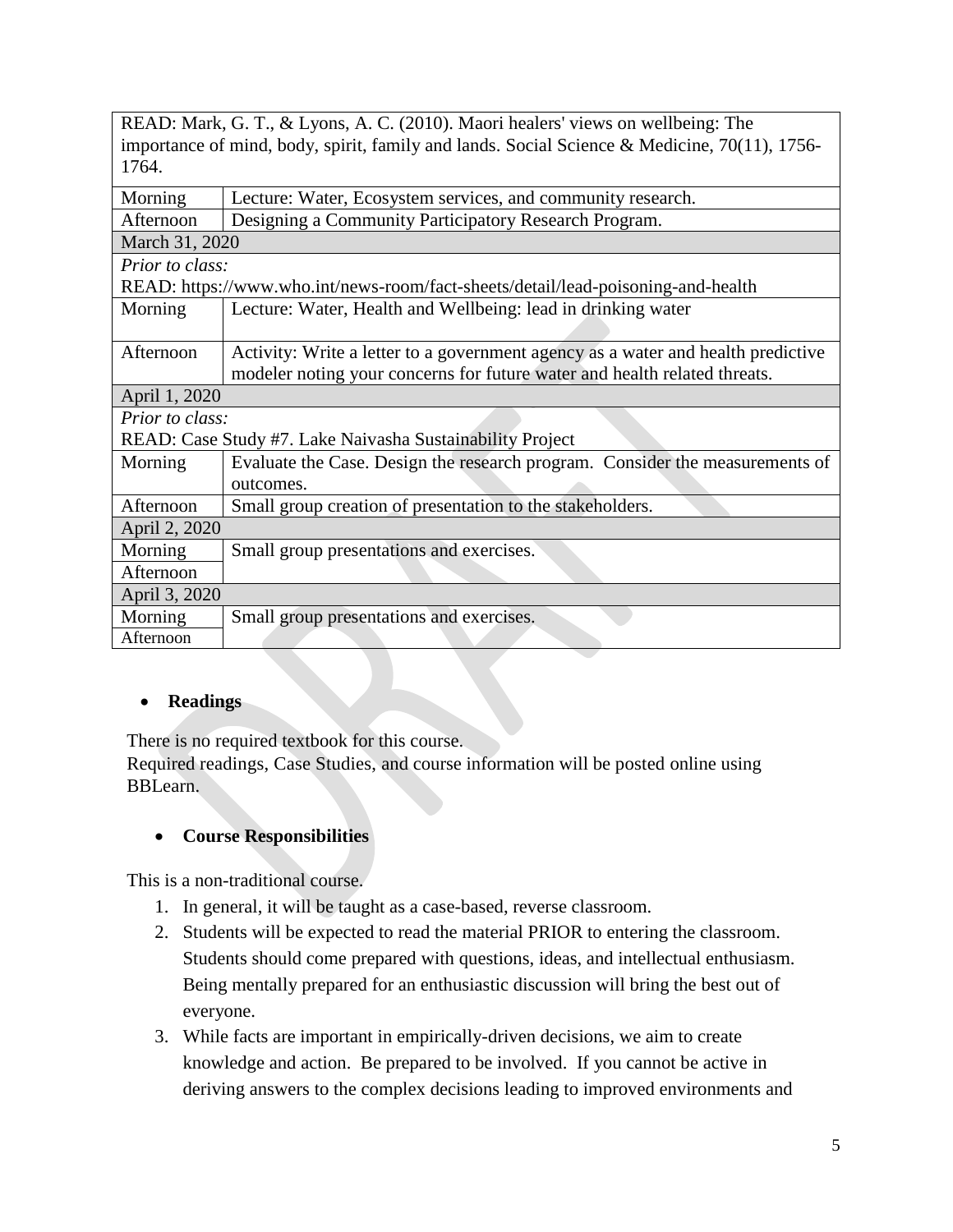health, then you have not accepted the purpose of the program.

- 4. The course instructor will serve as the overall coordinator and facilitator of interactions among students in the class.
- 5. The instructor will also work to arrange small-group and individual meetings between students in the class and some instructors who may overlap directly their research area.
- 6. The instructor will also grade all material and provide synthesis at the end of the course in terms of how to use what was learned in the course to aid and further individual research goals of enrolled students.
- 7. No recordings will be provided or allowed during this course.

## **Assessment criteria**

Students will be expected to attend all discussion sessions and seminars, lead at least one of the discussion sessions, and participate actively in all others.

Attendance at all seminars and discussion sessions is mandatory for passing the course (Reflections).

| $\bullet$ | <b>Assessment:</b> Reflection write-ups (2)    | 10% |
|-----------|------------------------------------------------|-----|
|           | Classroom discussion and leadership            | 20% |
|           | Case presentation and discussion participation | 30% |
|           | Case Study write-up (individual)               | 40% |

## **Detailed assessment of students:**

## **Reflection Write-ups 1:**

## *Reflection Papers*

When assigned a reflection paper it is due at the start of the morning class. Print out your reflection and hand it in to me. The objectives of these papers are to help guide class discussion, develop the student's writing and analysis skills, and ensure good preparedness for class. In the reflection papers, you can synthesize the readings, state your reactions to the readings, raise issues and questions, or just be provocative. It is up to you as to what you write. You will be evaluated on issues of clarity, concern of thought, & ability to create a narrative that adds to the course content.

The reflection paper **cannot exceed** 1 page, 1.5-spaced, 11 point, Times New Roman, 1 inch margins. In some cases, you may want to provide a reference but in general you should view this as an **Op-Ed piece or a personal essay**. The structure is yours. The content is yours. Make it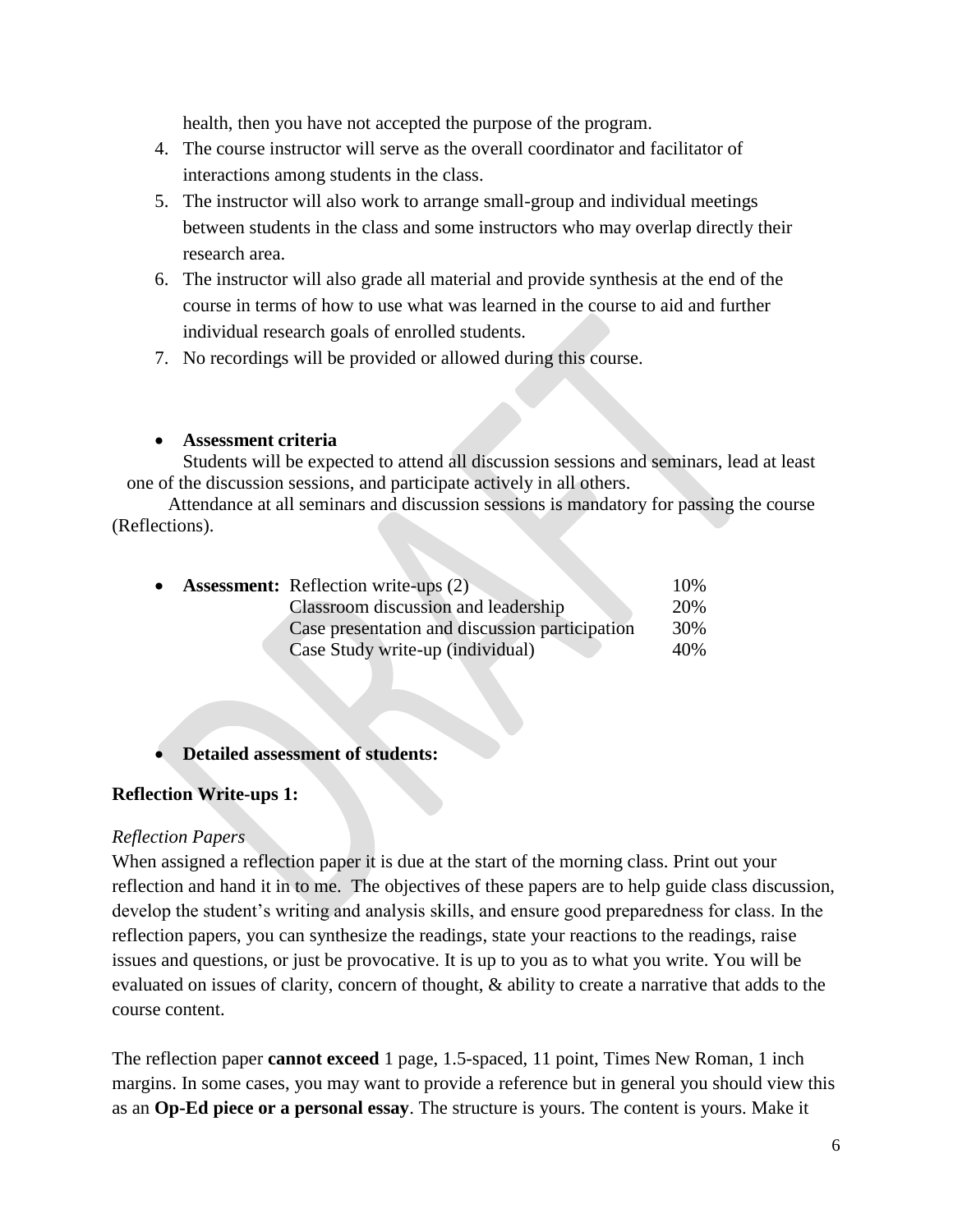thoughtful. Make it clear. I should know more about you and the topic by reading it ... and you should know more about you and the topic as you write it.

You will earn a grade between 0 and 3 for each reflection paper, with the mode, median and mean being 2. Only exceptional papers will earn a 3. No part marks (2.5). Marking is based on the following criteria:

- a. **3** shows **exceptional** insights into the readings; raises issues that are unique and thoughtful that go beyond a summary of the readings; demonstrates excellent writing skills
- b. **2** meets expectations (i.e. the expected mark) **1** does not demonstrate basic knowledge of the readings; does not demonstrate any
- c. reflections and merely repeats the main points of each reading, as opposed to synthesis;
- d. commits numerous writing mistakes **0** is late or missing

(Please bear with me: This marking scheme takes some maturity on your part. We are used to "meeting the requirements" to give top mark. But here you get "2" – this allows for a small number of the top papers to achieve a special denotation –  $a$  "3". Some individuals will ask, "Does this mean  $3 = 100\%$ ,  $0 = 0\%$  - and by extension,  $2 = 67\%$  and  $1 = 33\%$ ?" No. And a common question is "I got a 2, why not a 3? General answer is that it was not a remarkable

**Reflection 1**: The Interview  $-5\%$  of final mark. Due before the March  $24<sup>th</sup>$  class. The first step in learning what to say is to learn to listen. For this reflection I would like you to interview another student in the class and to create a 1-page reflection of what you learned during the interview. The topic should be on "Why they are taking a water & sustainability course?"

**Reflection 2**: The Future  $-5\%$  of final mark. Due before the April 30<sup>th</sup> class. What will **YOUR** future look like? In a one-page reflection, I would like you to provide a narrative of "what will **your daily world** look like in 25 years?"

## **Classroom discussion and leadership:**

Reverse classroom teaching requires the full attention and participate of each member of the class. Without active participation the learning experience is minimized. Thus, it is logical to expect that each student will contribute each class. Participation requires thoughtful questions and comments that progress the classroom conversation – not comments that simply restate what has been said. Each class you will be evaluated for your level of contribution. This will translate to 20% of your final mark. Depending on the class size we may employ peer-evaluators to assist in the evaluation.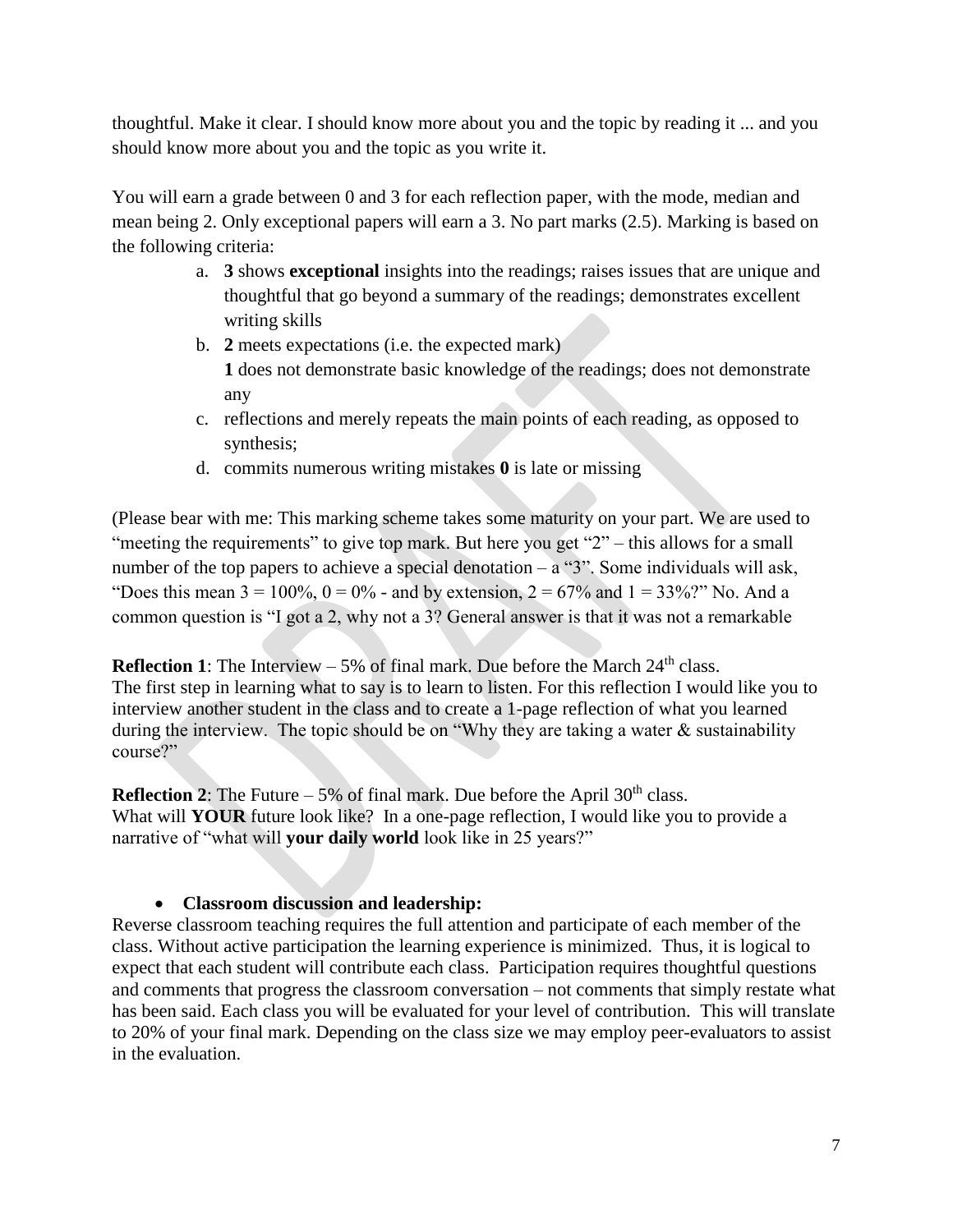- **Case presentation and discussion (group):** Working alone or in small groups (depending on class size) you will choose one topic and present it in a 30-minute session to the class. You will lead in the discussion and board presentation.
- **Case Study write-up (individual):** You will be provided details in the class but the final product for the course will be a policy brief for the water/health project you chose to present to this class. This policy brief is an independent (i.e., not group) activity. Policy briefs are designed to provide intellectual clarity and leadership to a senior administrator. In general, policy briefs will be composed as follows:
	- Define the problem. (1 paragraph).
	- Example or statement that broadens the problem statement. (1 paragraph). This o usually covers the situation of the problem of condition of the community.
	- Example of what happens if there is no action. (1 paragraph).
	- Intervention #1. (1 paragraph).
	- Intervention #2. (1 paragraph).

# **School and University policy statements**

## **1. Grading System Description**

SENS uses the following grading system as adopted by the College of Graduate Studies and Research:

#### 90-100 Exceptional

A superior performance with consistent strong evidence of

- a comprehensive, incisive grasp of subject matter;
- an ability to make insightful, critical evaluation of information;
- an exceptional capacity for original, creative and/or logical thinking;
- an exceptional ability to organize, to analyze, to synthesize, to integrate ideas, and to express thoughts fluently;
- an exceptional ability to analyze and solve difficult problems related to subject matter.

## 80-89 Very Good to Excellent

A very good to excellent performance with strong evidence of

- a comprehensive grasp of subject matter;
- an ability to make sound critical evaluation of information;
- a very good to excellent capacity for original, creative and/or logical thinking;
- a very good to excellent ability to organize, to analyze, to synthesize, to integrate ideas, and to express thoughts fluently;
- a very good to excellent ability to analyze and solve difficult problems related to subject matter.

## 70-79 Satisfactory to Good

A satisfactory to good performance with evidence of

- a substantial knowledge of subject matter;
- a satisfactory to good understanding of the relevant issues and satisfactory to good familiarity with the relevant literature and technology;
- a satisfactory to good capacity for logical thinking;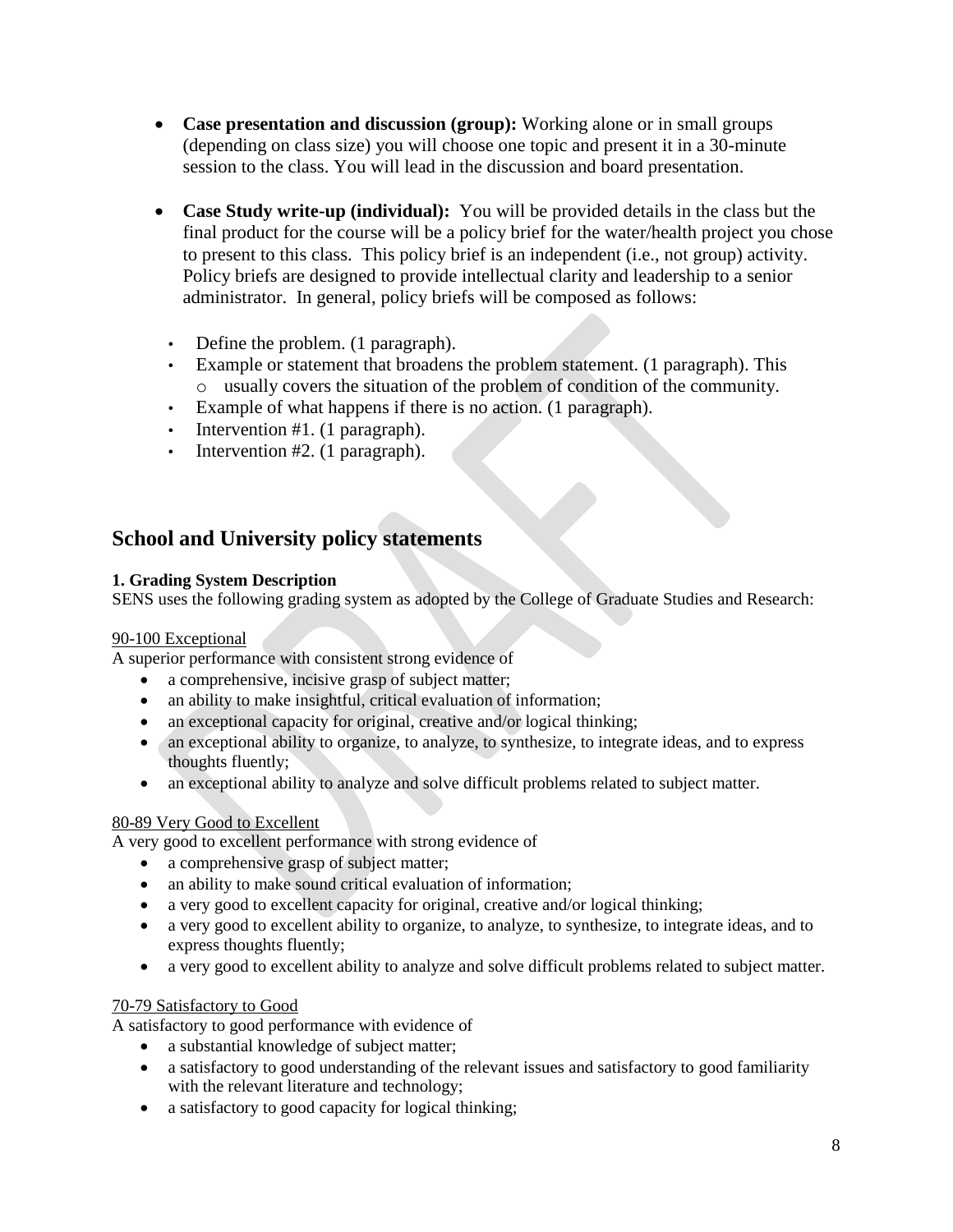- some capacity for original and creative thinking;
- a satisfactory to good ability to organize, to analyze, and to examine the subject matter in a critical and constructive manner;
- a satisfactory to good ability to analyze and solve moderately difficult problems.

#### 60-69 Poor

A generally weak performance, but with some evidence of

- a basic grasp of the subject matter;
- some understanding of the basic issues;
- some familiarity with the relevant literature and techniques;
- some ability to develop solutions to moderately difficult problems related to the subject matter;
- some ability to examine the material in a critical and analytical manner.

#### <60 Failure

An unacceptable performance.

#### **2. Midterm and Final Examination Scheduling**

Midterm and final examinations must be written on the date scheduled.

Final examinations may be scheduled at any time during the examination period; students should therefore avoid making prior travel, employment, or other commitments for this period. If a student is unable to write an exam through no fault of his or her own for medical or other valid reasons, documentation must be provided and an opportunity to write the missed exam may be given. Students are encouraged to review all examination policies and procedures:

<http://students.usask.ca/academics/exams.php>

#### **3. Assessment Issues and Grade Disputes**

A student shall be permitted to see any examination unless otherwise stated at the beginning of the course. Students dissatisfied with the assessment of their work in any aspect of course work, including midterm or final examination should consult the University policy '*Student Appeals or Evaluation, Grading and Academic Standing'* found at the Office of the University Secretary: <http://policies.usask.ca/policies/student-affairs-and-activities/student-appeals.php>

#### **4. Examinations with Disability Services for Students (DSS)**

Students who have disabilities (learning, medical, physical, or mental health) are strongly encouraged to register with Disability Services for Students (DSS) if they have not already done so. Students who suspect they may have disabilities should contact DSS for advice and referrals. In order to access DSS programs and supports, students must follow DSS policy and procedures. For more information, check <http://www.students.usask.ca/disability/> , or contact DSS at 966-7273 or dss@usask.ca.

Students registered with DSS may request alternative arrangements for mid-term and final examinations. Students must arrange such accommodations through DSS by the stated deadlines. Instructors shall provide the examinations for students who are being accommodated by the deadlines established by DSS.

#### **5. Academic Honesty**

The University of Saskatchewan is committed to the highest standards of academic integrity and honesty. Students are expected to be familiar with these standards regarding academic honesty and to uphold the policies of the University in this respect. Students are particularly urged to familiarize themselves with the provisions of the Student Conduct & Appeals section of the University Secretary Website and avoid any behavior that could potentially result in suspicions of cheating, plagiarism, misrepresentation of facts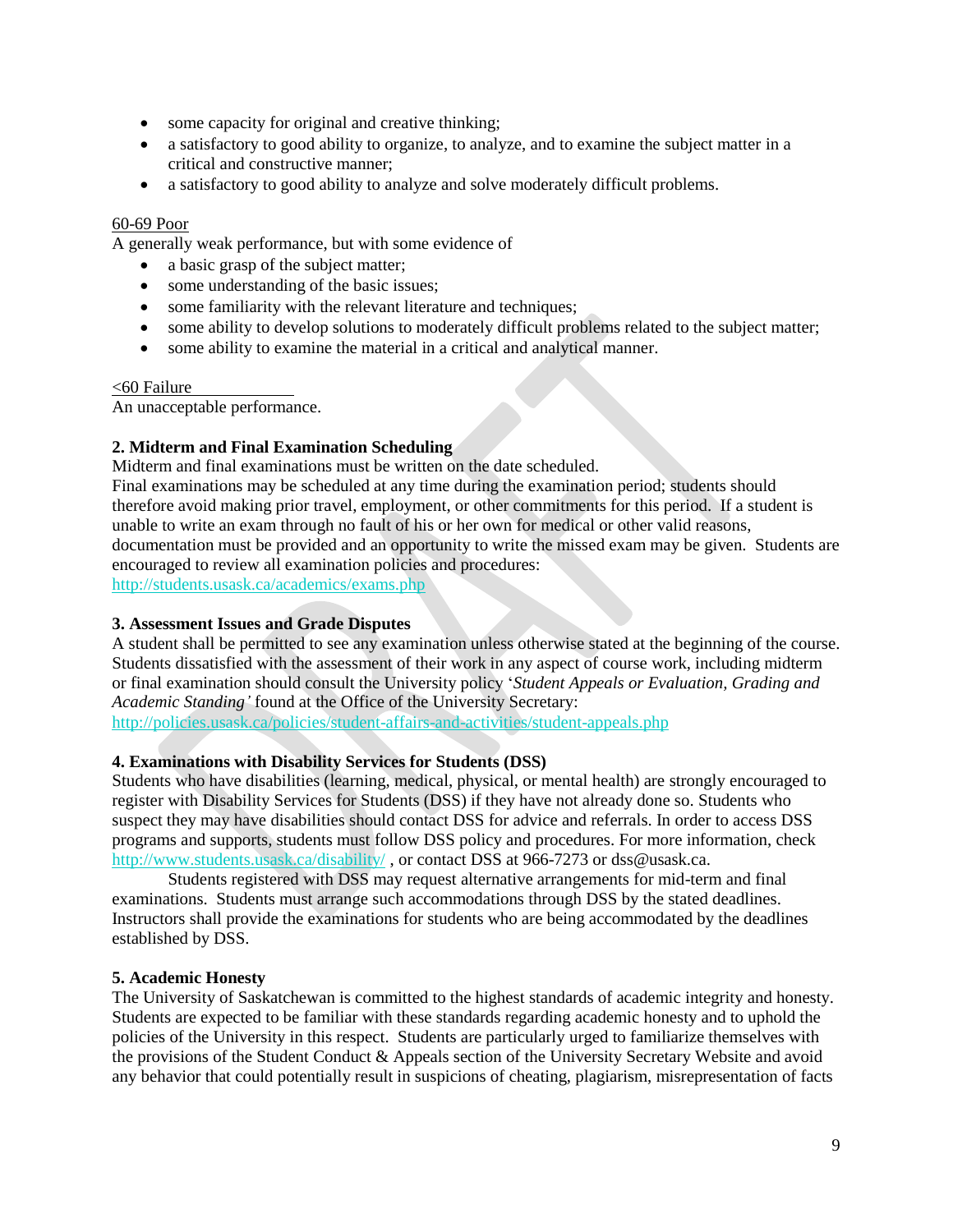and/or participation in an offence. Academic dishonesty is a serious offence and can result in suspension or expulsion from the University.

All students should read and be familiar with the Regulations on Academic Student Misconduct as well as the Standard of Student Conduct in Non-Academic Matters and Procedures for Resolution of Complaints and Appeals [\(http://www.usask.ca/secretariat/student-conduct-appeals/\)](http://www.usask.ca/secretariat/student-conduct-appeals/)

For more information on what academic integrity means for students see the Academic Integrity Awareness site at:<http://www.usask.ca/integrity/index.php>

#### **6. Recording**

 $\overline{\phantom{a}}$ 

The syllabus must include a notice of whether the instructor intends to record lectures and whether students are permitted to record lectures.



School of Environment and Sustainability

# **Academic Integrity Checklist**

Honesty and integrity are expected of every student at the University of Saskatchewan. There are many forms of academic misconduct; perhaps the most common is plagiarism. According to the University of Saskatchewan Guidelines for Academic Conduct:

*"Plagiarism is the theft of the intellectual creation of another person without proper attribution. It is the use of someone else's words or ideas or data without proper documentation or acknowledgment. Quotations must be clearly marked, and sources of information, ideas, or opinions of others must be clearly indicated in all written work. This applies to paraphrased ideas as well as to direct quotations. A student must acknowledge and fairly recognize any contributions made to their personal research and scholarly work by others, including other students."* 

There are many resources on campus to assist you with proper citation and paraphrasing.

- For guidance on when and how to quote from other documents and how to properly paraphrase information in other documents, see [http://library.usask.ca/howto/honesty.php.](http://library.usask.ca/howto/honesty.php)
- To learn about different styles of citation and how to properly cite a variety of different sources including statistics, archival materials, maps, legal documents and government reports, see [http://libguides.usask.ca/citation.](http://libguides.usask.ca/citation)

When in doubt about a citation requirement or your approach to paraphrasing, ask your librarian or your course instructor or your academic supervisor for assistance.

#### **Before you submit any written work, review it against the following checklist:<sup>1</sup>**

- $\Box$  I have acknowledged the use of all ideas with accurate citations.
- $\Box$  I have used the words of another author, instructor, information source, etc., and I have properly acknowledged this and used proper citation.
- $\Box$  In paraphrasing the work of others, I have put the idea into my own words and did not just change some words or rearrange the sentence structure.
- $\Box$  I have checked my work against my notes to be sure that I have correctly referenced all quotes or ideas.
- $\Box$  When using direct quotations I have used quotation marks (or other means to clearly identify the quoted text) and provided full citations.
- $\Box$  Apart from material that is a direct quotation, everything else in the work is presented in my own words.
- $\Box$  When paraphrasing the work of others I have acknowledged the source or the central idea.
- $\Box$  I have checked all citations for accuracy (e.g. page numbers, journal volume, dates, web page addresses).

<sup>&</sup>lt;sup>1</sup> Compiled based on York University [\(http://www.yorku.ca/tutorial/academic\\_integrity/acadintechecklist.html\)](http://www.yorku.ca/tutorial/academic_integrity/acadintechecklist.html), Curtin University [\(http://academicintegrity.curtin.edu.au/global/checklist.cfm,](http://academicintegrity.curtin.edu.au/global/checklist.cfm) University of Toronto [\(http://www.utoronto.ca/academicintegrity/resourcesforstudents.html\)](http://www.utoronto.ca/academicintegrity/resourcesforstudents.html), and Skidmore College

[<sup>\(</sup>http://cms.skidmore.edu/advising/integrity/checklist.cfm\)](http://cms.skidmore.edu/advising/integrity/checklist.cfm) checklists for academic integrity.